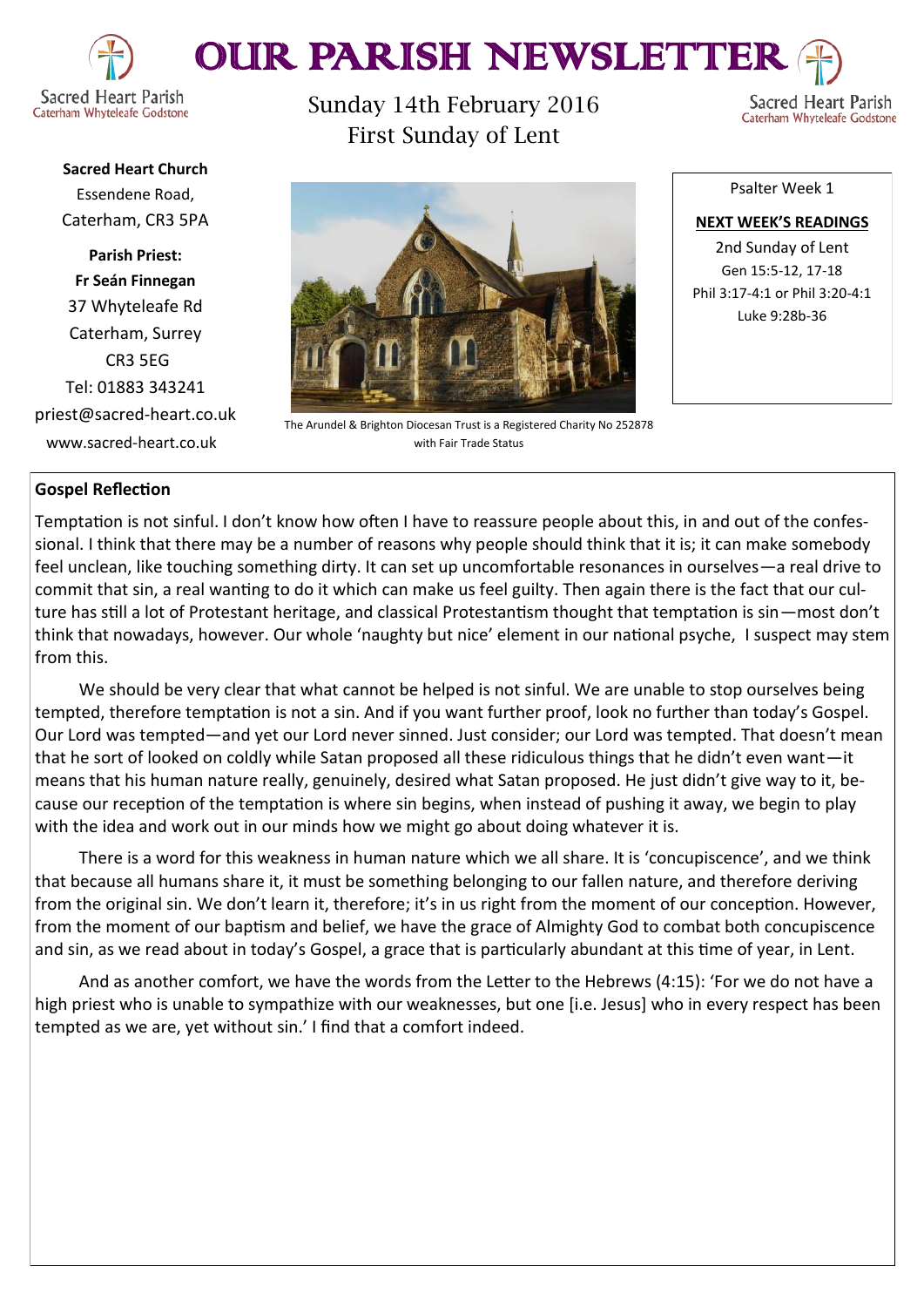## *CAFOD Lent Fast Day Friday 19th February*

*This Lent the UK government has promised to match every pound and penny you give to CAFOD's Lenten appeal (from 10 Feb – 9 May) up to the value of £3.5M. Your donations can be used to bring water to more villages of the world's poorest families, meaning girls don't have to walk hours every day to collect it. Don't forget to fill in the gift aid form and put it in the envelope with your donation. Many thanks for your generous compassion for those living in poverty and for fasting in solidarity with them.* 

#### **Double C Club**

Well done to the winners of the February draw of the Double C Club

£70 Peter and Biddy Lovat

£50 Mrs B Crook

£30 Leila Merrett

Welcome to the 2 new members who joined at the coffee meeting where the draw of the winners took place.

Many thanks to all members as I was delighted to give a cheque for £1,000 to Father Sean for parish funds ( a small drop to help with parish costs) but without the support of the Double C Club members this would not be possible so many thanks once again. I will be in the porch after the 9am Mass on Sunday anyone who would like to join or ask any questions please do not hesitate to come and see me. Sue

#### **APF Red Boxes**



There are a number of Red Boxes that have not been collected from the back of the church. If we are to continue to support the missions as well as we have done in the past, it is important that all box holders ensure that they have their boxes. If you are unable to continue collecting for the missions, would you please let me know. Moyra Brohier, Local Secretary, Tel: 01883 342928



This week we continue our consideration of the Eucharist?

- **Join us** for this and more – as well as our look at the readings for next Sunday

**All welcome! 8.00p.m. Wednesday 17th February, in the Old Sacristy** (next to the Old Hall)

There will be an open evening session at the Community Church on Caterham Hill, Westway, CR3 5NF, 7.30pm. There will be discussions over whether there are any specific ways in which we could offer practical help as well as spiritual support to those in Calais.

#### **ADORE (Alton Day Of Renewal) – Saturday 27th February 2016 11.00-4.00**

You are warmly welcome to a mini-retreat day (or morning/ afternoon) of spiritual refreshment and renewal, focussing on the **Year of Mercy**, at St. Lucy's Convent, Medstead Manor, Medstead. GU34 5LL. 11.00am *Rosary*; 11.30am Mass; 12.15 *Adoration* of the Blessed Sacrament; 1.00pm Shared lunch; 2.00pm *Praise & Worship*; 2.30 *Talk* by **Charles Whitehead KSG** author and international conference speaker, on "Forgive us our trespasses - Reconciliation in the Year of Mercy"; 3.30 *Prayer for healing;* and Tea. We end about 4pm. There is no need to reserve places, and no charge (though a collection will be taken to cover costs). For more information see poster or web-

site: [www.altonrenewal.com](http://www.altonrenewal.com/) Or telephone Deacon John Foley on 07769 251747. Following meeting - Saturday 19<sup>th</sup> March 11.00-4.00. Guest speaker: Fr Tony Meredith



We fondly remember Fr Jim Maguire, who passed away last Sunday. Fr Jim was well known to many of us as our Parish Priest from 1994 until 2007. His funeral was in Ireland on 9th February but there will be a Requiem Mass for him here on **Saturday 20th February at 10.00am**,

followed by refreshments in the Old Hall. Everyone is welcome to join in remembering Fr Jim's life and work. There is a book of condolences at the back of Church which will be given to Fr Jim's family.

We also remember William (Terry) Crook who passed away last week. His Requiem Mass will be held here on **Friday 26th February 2016 at 4pm.** 

Please remember them in your prayers. May they rest in peace.

*Lenten Small Group Programme:* The format for this year's Lent prayer and reflection programme is inspired by the Year of Mercy which began on the 8th of December 2015 and runs until Christ the King, 20th November 2016. Each week we will reflect on a different aspect of Mercy, using a mixture of Scripture, Church teaching and prayer. Contact the Diocesan Bookshop to order booklets on 01293 651165 or email [bookshop@dabnet.org.](mailto:bookshop@dabnet.org?subject=Lenten%20Small%20Group%20booklets)

*Refugee Update:* The work for refugees continues and information is continuing to be drawn together and the necessary plans put in place. A letter has been sent to everybody who offered any form of help. It is hoped to be able to make a further announcement about plans before Easter. Any monies should be sent to Aidan Cantwell, Social Action/Justice & Peace Adviser payable to DABCEC and sent to DABCEC, 4 Southgate Drive, Crawley RH10 6RP. You can contact Aidan on 01293 651154 or

email [aidan.cantwell@dabnet.org](mailto:aidan.cantwell@dabnet.org?subject=Refugee%20help) for more information.

We are looking for some more volunteers for the Teas and Coffees after the Sunday 10:45am Masses. It provides a valuable service for our Church community. Please contact Mark on: 07736750085.

Lent Groups - Traditionally we give things up during Lent – often booze or chocolate (depending on age or inclination!). It's not too difficult and not only does it do our soul good, but our health as well. How about something different this Lent? – time. Nobody has enough time, so it's a real sacrifice, but it would be enjoyable! Join one of the Lenten groups advertised in the church porch and sign up for the one that suits you best. If you feel you'll miss the healthy option, choose a venue near you and walk – then instead of the normal two, you'll get three benefits: enjoyment, spiritual uplifting and exercise! Sign up **today**! Lent is less than a week away!

> **CAFOD DIARY DATE:** International Evening - Saturday 9<sup>th</sup> April  $6 - 9$ pm - more details to follow.

**4 Stages of Marriage –** The 4 stages of marriage are: (1) Romance, (2) Disillusionment, (3) Misery, and (4) Awakening. Many marriages experience the first 3 Stages. Marriages that end in divorce never make it to the  $4<sup>th</sup>$  Stage of Awakening. Don't give up without learning about the  $4<sup>th</sup>$ Stage of Awakening. If your marriage suffers from Disillusionment or Misery please contact Retrouvaille, (pronounced retro-vi with a long i). For confidential information about 'Retrouvaille' or to register for the programme commencing with a residential weekend on 11<sup>th</sup> - 13<sup>th</sup> March 2016. email [info@retrouvaille.org.uk](mailto:info@retrouvaille.org.uk) ;call or text 0788 7296983 or 0797 3380443 or visit [www.retrouvaille.org.uk](http://www.retrouvaille.org.uk)

**Offertory Collection** Sincere thanks for your generosity last weekend: Offertory: £942 (Gift Aid £397.84) Second Collection: £297.07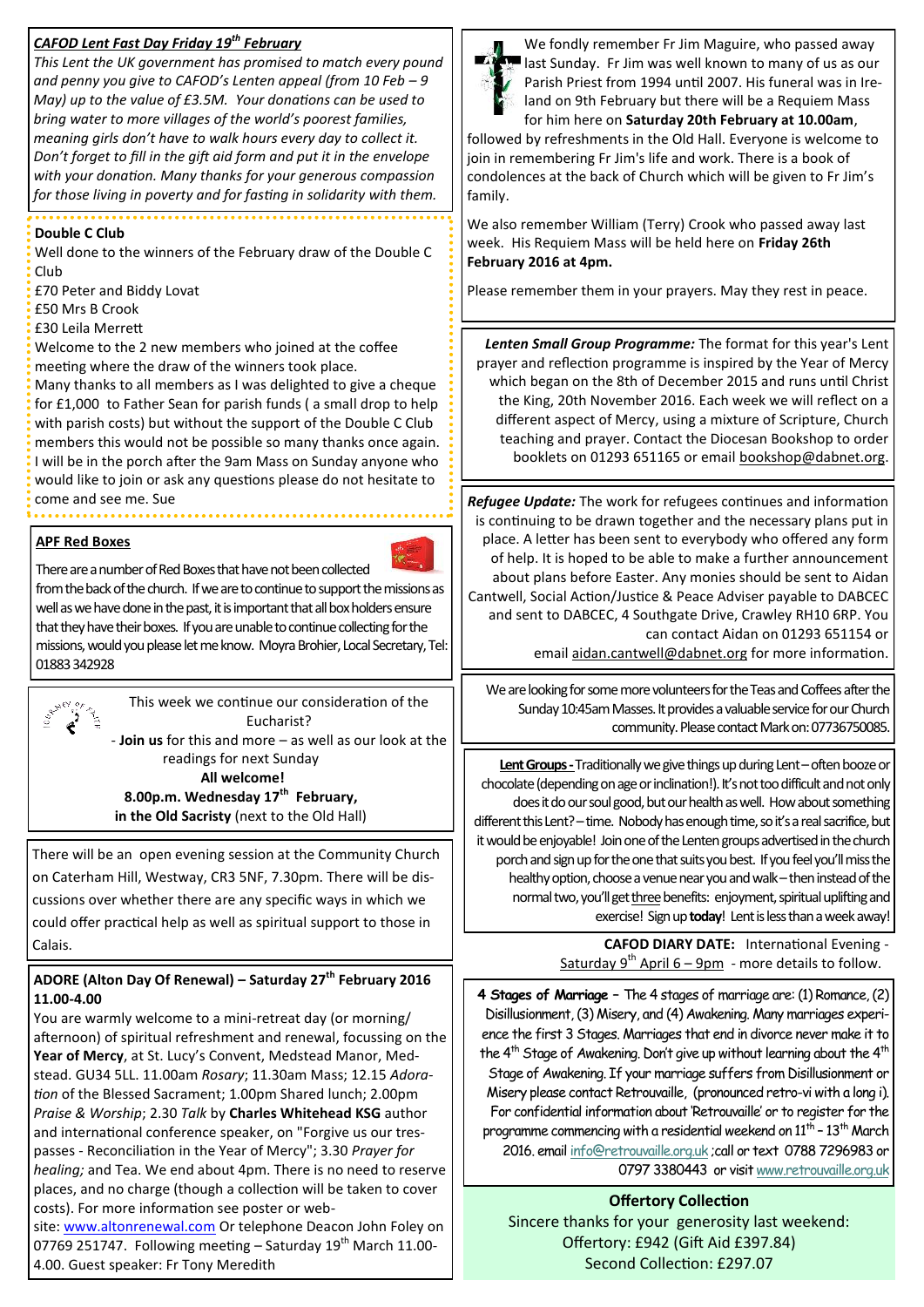## **WHAT'S ON IN THE PARISH THIS WEEK**

| Sun 14th: | No Children's liturgy                 |  |
|-----------|---------------------------------------|--|
|           | 10:45am Youth Mass                    |  |
|           | Tea & Coffee after 10:45am Mass       |  |
| Mon:      | Tea & Coffee after Mass (Old Hall)    |  |
| Tues:     | 9:15-11:15 Toddler Group. (Old Hall)  |  |
| Wed:      | 8pm Journey of Faith (Old Sacristy)   |  |
| Thurs:    | 7:30pm SVP Meeting (Old hall)         |  |
| Sat:      | 10am Requiem Mass for Fr Jim Maguire  |  |
| Sun 21st: | No Children's liturgy                 |  |
|           | Tea & Coffee after 9am & 10:45am Mass |  |

#### **Extra opportunities for the Sacrament of Reconciliation this Lent:**

Mgr Jeremy Garratt, Rector of St John's Seminary will be hearing confessions at all Mass times on Sunday 21st February. There will be a Deanery period of Reconciliation and Adoration: St Joseph's Church, RH1 1LF, Redhill - 6:15pm – 10pm, Saturday 5th March 2016

St Francis' School is needing to top up its bibles, as the wear and tear of years, and also the hugely increasing numbers of children have made things too difficult. Would some parishioners like to contribute towards buying some bibles for St Francis'? They can be dedicated to the memory of somebody, and the children can be encouraged to pray for the person whose name is written in the front.

## *Internship with the Pastoral Team at Dabcec*:

An internship for a maximum period of one year working with the advisers on different initiatives and will include a range of duties and administrative work.

This opportunity is for those with an interest in pastoral work within the Church or who wish to develop and evidence workplace skills and who may be waiting for places at university or longer-term work opportunities.

This internship scheme builds on two recent successful experiences and is designed both to assist the Pastoral Team in its work but also to ensure that participants receive a valuable and rewarding experience, with benefits for their personal and professional development.

For further details of terms, conditions and remuneration, please contact Deacon Andrew Bayes, Pastoral Team Coordinator at Dabcec or via email: [andrew.bayes@dabnet.org](mailto:andrew.bayes@dabnet.org?subject=Pastoral%20Team%20Internship)

*The Diocese of Arundel & Brighton Ecumenical Walking Pilgrimage:* From Winchester to Canterbury from Saturday 13th – Sunday 28th August 2016. More information see [www.thepilgrims.org.uk](http://x4io.mj.am/link/x4io/y6wnz96wxj4/11/k-8tt-E5jYg_EKOv4Tj27g/aHR0cDovL3d3dy50aGVwaWxncmltcy5vcmcudWs)

**Big Church Day out:** Tickets are now on sale for the Big Church Day Out 2016. Taking place on the **28th & 29th May**. BCDO is the UK's largest Christian celebration of its kind, gathering more than 25,000 people from all denominations and ages for 2 days of world class music, family fun and incredible worship on the Wiston Estate in West Sussex. More information on their website www.bigchurchdayout.com.

One Day to explore**why Later Life Matters**Monday 29th February 2016; 12.30 –20.30 Central Hall Westminster, Storey's Gate, London SW1H 9NH. For more information visit [www.mha.org.uk/oneday/](http://x4io.mj.am/link/x4io/y6wnz96wxj4/20/fTwX4W8AZ74U7mDXMvG-HA/aHR0cDovL3d3dy5taGEub3JnLnVrL29uZWRheS8)



## **Your Prayers are requested for the following persons who are ill or housebound:**

Pat Knight; Kathleen & John Saunders; Helen Keogh; Daisy Hill; Christopher Browne; Kit Monk; Krista Thompson; Jane Hill; Rosemary Whale; Pam Weaver; Jimmy Mullen; Bernie Horrocks; Margaret Robertson; Heather Tordimah; Jenny Rowen; Elizabeth Daley; Eileen, Mel & Rose Lattimore; Bryan Smith; Rose Knight; Oliver Farrell; Seeta Pillay; Christopher Miles; Pat McCoy; John Dunlop, Elise O'Connor, Malcolm Bowen, John Gilford, Chris Norman, Bridget Crook, Baby Tabitha Harrison, Christine Vernon, Peggy Sisman, Maureen Kelly, Val Williams, Mary Wallace, Maria Saunders, Don Hancock, Gina Waiton & Joe Kelly.

#### **Second Collections**

Next Sunday there will be a Second Collection for CAFOD Lenten Fast Day. This is not eligible for Parish Gift Aid.

#### *Dialogue and Unity Adviser:*

The Pastoral Team is currently advertising to fill a vacancy (.5FTE) for a Dialogue and Unity adviser. The post is based at Dabcec, Crawley, but will require ability to travel across the diocese. Applications and further details of the post may be obtained from Deacon Andrew Bayes at Dabcec [andrew.bayes@dabnet.org](mailto:andrew.bayes@dabnet.org?subject=Dialogue%20and%20Unity%20Adviser) or from Mgr Tony Barry [tony.barry@dabnet.org](mailto:tony.barry@dabnet.org?subject=Dialogue%20and%20Unity%20Adviser) The closing date for applications is **Monday 22nd of February 2016**.

**Baptisms** - Lillie Rose Stanley will be Baptised next week. Please keep her in your prayers.

This Friday is CAFOD Lenten Fast Day: we are asked to eat a little less, and put the money saved towards next Sunday's Second Collection for CAFOD.

#### **FIRST HOLY COMMUNION 2015 /2016**

We will be meeting again at the end of the month but in the meantime, please remember that all candidates should be attending Mass at The Sa-



Ĵ

cred Heart Church and need to collect a badge from a catechist **before** Mass and **return** it after Mass. **If you are late for Mass** and are unable to get a badge please find a catechist at the end of Mass.

Could we also remind parents that all children should be guided through Mass and supervised at all times. If you have younger children please ensure that the FHC candidate is left with a responsible adult.

If you haven't already signed up for your sessions please email [fhc.sacredheart@gmail.com](mailto:fhc.sacredheart@gmail.com) with your preferred dates.

## **DATES FOR YOUR DIARY**

Saturday 27th February 2016, 3:45pm - Parent & Child session 5A Sunday 28th February 2016, 3:45pm - Parent & Child session 5B Saturday 19th March 2016, 3:45pm - Parent & Child session 6A Sunday 20th March 2016, 3:45pm - Parent & Child session 6B Thursday 14th April 2016, 8pm - 9pm - Parent Session (Old Hall) Saturday 23rd April 2016, 3:45pm - Parent & Child session 7A Sunday 24th April 2016, 3:45pm - Parent & Child session 7B (Scouts, Cubs & Beavers please be aware that there will be a St George's Day parade on 24th April so you will need to attend the 23rd April session) If you have any questions, please contact Anne Marie Young via email on [fhc.sacredheart@gmail.com](mailto:fhc.sacredheart@gmail.com) .